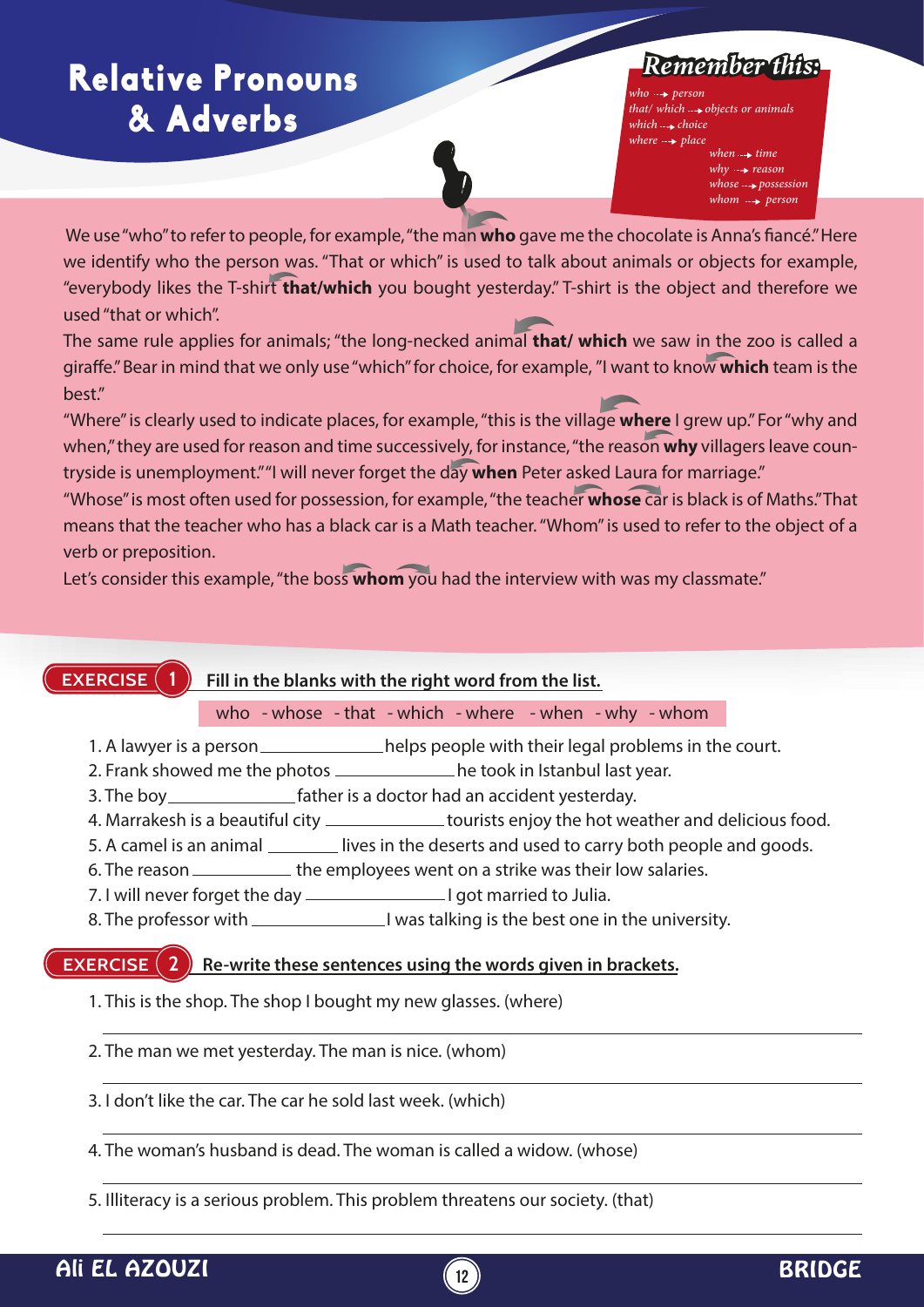# Quiz on Relative Pronouns<br>a Adverbs



#### **Match the following relative pronouns or adverbs with their uses. (2Pts)**

1. who

**EXERCISE 1**

- 2. whose
- 3. where
- 4. which

a. possession b. place

- c. animal, object or choice
- d. person

#### **Fill in the blanks with the right word from the list. (8Pts) EXERCISE**

who - whose - that - which - where - when - why - whom

- 1. Nick, \_\_\_\_\_\_\_\_\_\_\_\_\_\_ is an excellent football player, got a lot of awards and trophies.
- 2. He likes the gift \_\_\_\_\_\_\_\_\_\_\_\_his sister sent to him for his birthday last week.
- 3. This is the town \_\_\_\_\_\_\_\_\_\_\_\_\_the president was born in 1978.
- 4. The man \_\_\_\_\_\_\_\_\_\_\_\_\_ jacket is brown is a famous actor in Egypt.
- 5. The reason she refused the job was that she lives very far.
- 6. This is the time \_\_\_\_\_\_\_\_\_\_\_\_the birds fly towards the West.
- 7. I want to know \_\_\_\_\_\_\_\_\_\_\_\_\_\_ car is the most expensive in this car show room.
- 8. The boss hired the woman <u>end on the interviewed last week</u>.

#### **EXERCISE (3) Re-write these sentences using the words given. (2Pts)**

- 1. Would you like the T-shirt? The T-shirt I bought yesterday. (which)
- 2. The man is wearing blue jeans. Can you call him? (who)
- 3. The teacher talked to the student. His phone rang during the exam. (whose)
- 4. Van Diesel was born in 1967 in California. Van Diesel is an American actor and director. (who)

#### **Fill in each gap with the right word from the list. (8Pts) EXERCISE**

| 1. The girl _______________________ motorbike is red is Nancy.                                                   | a. whose<br>b. who   |
|------------------------------------------------------------------------------------------------------------------|----------------------|
| 2. This is the candidate __________________ was chosen by the jury as the best<br>free football style this year. | a. who<br>b. whose   |
| 3. Mr. Bean, ______________________sense of humour is exceptional, is from New Castle.                           | a. which<br>b. whose |
| 4. "I need to make photocopy to the document _______________ the teacher gave<br>you last week," he said.        | a. why<br>b. that    |
| 5. The English test ____________________ we took last Monday was difficult.                                      | a. which<br>b. who   |
|                                                                                                                  | a. where<br>b. which |
|                                                                                                                  | a. whom<br>b. whose  |
|                                                                                                                  | a. when<br>b. that   |

**13**

### Ali EL AZOUZI BRIDGE